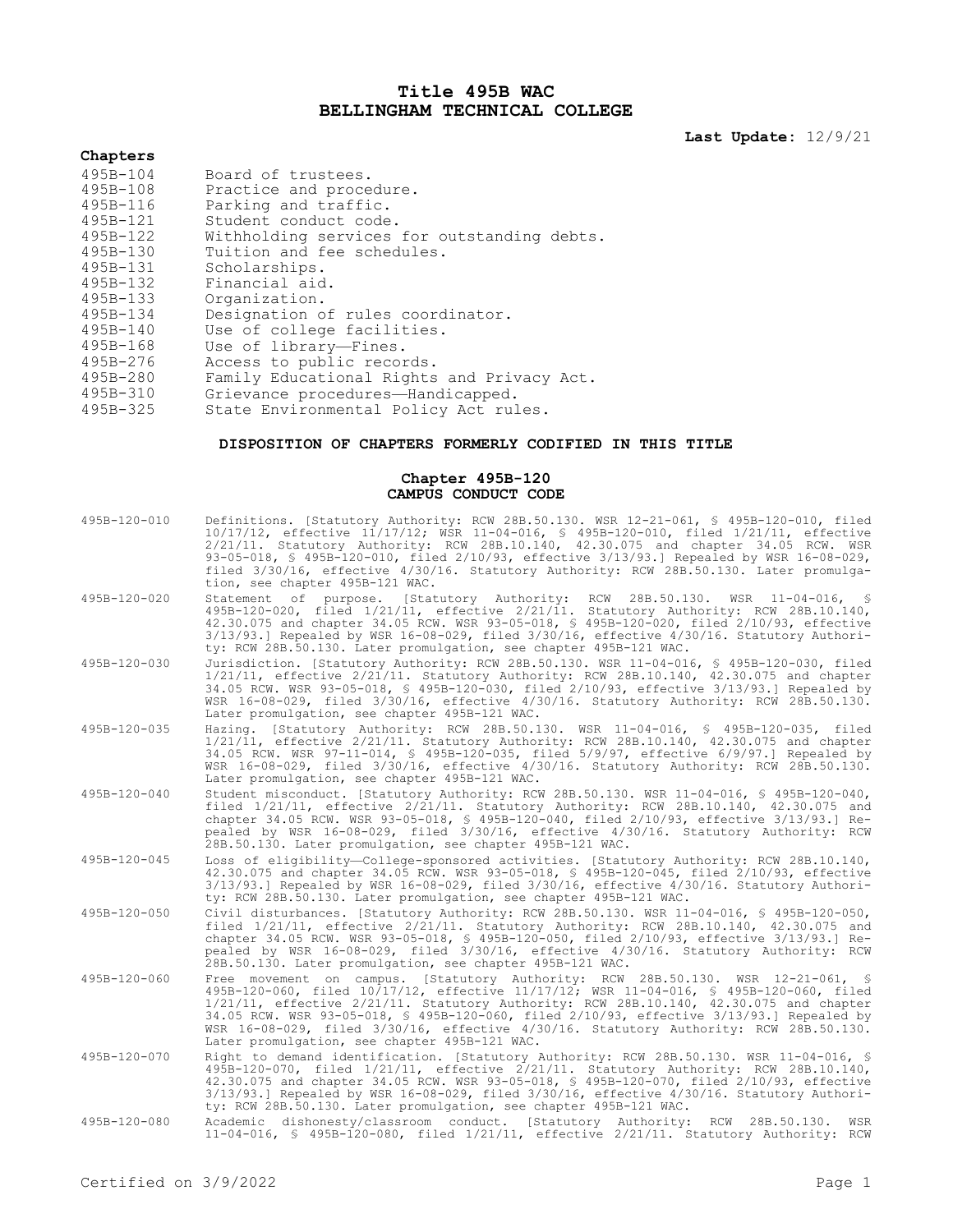|              | 28B.10.140, 42.30.075 and chapter 34.05 RCW. WSR 93-05-018, § 495B-120-080, filed<br>$2/10/93$ , effective $3/13/93$ .] Repealed by WSR 16-08-029, filed $3/30/16$ , effective $4/30/16$ .<br>Statutory Authority: RCW 28B.50.130. Later promulgation, see chapter 495B-121 WAC.                                                                                                                                                                                                                               |
|--------------|----------------------------------------------------------------------------------------------------------------------------------------------------------------------------------------------------------------------------------------------------------------------------------------------------------------------------------------------------------------------------------------------------------------------------------------------------------------------------------------------------------------|
| 495B-120-090 | Campus speakers. [Statutory Authority: RCW 28B.50.130. WSR 12-21-061, § 495B-120-090,<br>filed $10/17/12$ , effective $11/17/12$ ; WSR 11-04-016, § 495B-120-090, filed $1/21/11$ , effec-<br>tive 2/21/11. Statutory Authority: RCW 28B.10.140, 42.30.075 and chapter 34.05 RCW. WSR<br>93-05-018, § 495B-120-090, filed 2/10/93, effective 3/13/93.] Repealed by WSR 16-08-029,<br>filed 3/30/16, effective 4/30/16. Statutory Authority: RCW 28B.50.130. Later promulga-<br>tion, see chapter 495B-121 WAC. |
| 495B-120-100 | Distribution of information. [Statutory Authority: RCW 28B.50.130. WSR 11-04-016, §<br>495B-120-100, filed $1/21/11$ , effective $2/21/11$ . Statutory Authority: RCW 28B.10.140,<br>42.30.075 and chapter 34.05 RCW. WSR 93-05-018, \$ 495B-120-100, filed 2/10/93, effective<br>$3/13/93$ .] Repealed by WSR 16-08-029, filed $3/30/16$ , effective $4/30/16$ . Statutory Authori-<br>ty: RCW 28B.50.130. Later promulgation, see chapter 495B-121 WAC.                                                      |
| 495B-120-110 | Commercial activities. [Statutory Authority: RCW<br>28B.50.130.<br>$11 - 04 - 016$ , §<br>WSR<br>495B-120-110, filed $1/21/11$ , effective $2/21/11$ . Statutory Authority: RCW 28B.10.140,<br>42.30.075 and chapter 34.05 RCW. WSR 93-05-018, § 495B-120-110, filed 2/10/93, effective<br>$3/13/93$ .] Repealed by WSR 16-08-029, filed $3/30/16$ , effective $4/30/16$ . Statutory Authori-<br>ty: RCW 28B.50.130. Later promulgation, see chapter 495B-121 WAC.                                             |
| 495B-120-120 | Disciplinary process. [Statutory Authority: RCW 28B.50.130.<br>WSR $11-04-016$ ,<br>495B-120-120, filed 1/21/11, effective 2/21/11. Statutory Authority: RCW 28B.10.140,<br>42.30.075 and chapter 34.05 RCW. WSR 93-05-018, \$ 495B-120-120, filed 2/10/93, effective<br>$3/13/93$ .] Repealed by WSR 16-08-029, filed $3/30/16$ , effective $4/30/16$ . Statutory Authori-<br>ty: RCW 28B.50.130. Later promulgation, see chapter 495B-121 WAC.                                                               |
| 495B-120-130 | Disciplinary terms. [Statutory Authority: RCW 28B.50.130. WSR 11-04-016, \$ 495B-120-130,<br>filed $1/21/11$ , effective $2/21/11$ . Statutory Authority: RCW 28B.10.140, 42.30.075 and<br>chapter 34.05 RCW. WSR 93-05-018, § 495B-120-130, filed 2/10/93, effective 3/13/93.] Re-<br>pealed by WSR 16-08-029, filed 3/30/16, effective 4/30/16. Statutory Authority: RCW<br>28B.50.130. Later promulgation, see chapter 495B-121 WAC.                                                                        |
| 495B-120-135 | Refunds and access. [Statutory Authority: RCW 28B.50.130. WSR 11-04-016, § 495B-120-135,<br>filed $1/21/11$ , effective $2/21/11$ . Statutory Authority: RCW 28B.10.140, 42.30.075 and<br>chapter 34.05 RCW. WSR 93-05-018, § 495B-120-135, filed 2/10/93, effective 3/13/93.] Re-<br>pealed by WSR 16-08-029, filed 3/30/16, effective 4/30/16. Statutory Authority: RCW<br>28B.50.130. Later promulgation, see chapter 495B-121 WAC.                                                                         |
| 495B-120-140 | Readmission after suspension or expulsion. [Statutory Authority: RCW 28B.50.130. WSR<br>11-04-016, § 495B-120-140, filed 1/21/11, effective 2/21/11. Statutory Authority: RCW<br>28B.10.140, 42.30.075 and chapter 34.05 RCW. WSR 93-05-018, § 495B-120-140, filed<br>$2/10/93$ , effective $3/13/93$ .] Repealed by WSR 16-08-029, filed $3/30/16$ , effective $4/30/16$ .<br>Statutory Authority: RCW 28B.50.130. Later promulgation, see chapter 495B-121 WAC.                                              |
| 495B-120-150 | Reestablishment of academic standing. [Statutory Authority: RCW 28B.50.130.<br>WSR<br>11-04-016, \$ 495B-120-150, filed 1/21/11, effective 2/21/11. Statutory Authority: RCW<br>28B.10.140, 42.30.075 and chapter 34.05 RCW. WSR 93-05-018, § 495B-120-150, filed<br>$2/10/93$ , effective $3/13/93$ .] Repealed by WSR 16-08-029, filed $3/30/16$ , effective $4/30/16$ .<br>Statutory Authority: RCW 28B.50.130. Later promulgation, see chapter 495B-121 WAC.                                               |
| 495B-120-160 | Disciplinary authority of the vice president of student services. [Statutory Authority:<br>RCW 28B.50.130. WSR 11-04-016, § 495B-120-160, filed 1/21/11, effective 2/21/11. Statuto-<br>ry Authority: RCW 28B.10.140, 42.30.075 and chapter 34.05 RCW. WSR 93-05-018, \$<br>495B-120-160, filed 2/10/93, effective 3/13/93.] Repealed by WSR 16-08-029, filed<br>3/30/16, effective 4/30/16. Statutory Authority: RCW 28B.50.130. Later promulgation, see<br>chapter 495B-121 WAC.                             |
| 495B-120-165 | Summary suspension. [Statutory Authority: RCW 28B.50.130. WSR 11-04-016, § 495B-120-165,<br>filed $1/21/11$ , effective $2/21/11$ .] Repealed by WSR 16-08-029, filed $3/30/16$ , effective<br>4/30/16. Statutory Authority: RCW 28B.50.130. Later promulgation, see chapter 495B-121<br>WAC.                                                                                                                                                                                                                  |
| 495B-120-170 | Student disciplinary committee. [Statutory Authority: RCW 28B.50.130. WSR 11-04-016, §<br>495B-120-170, filed $1/21/11$ , effective $2/21/11$ . Statutory Authority: RCW 28B.10.140,<br>42.30.075 and chapter 34.05 RCW. WSR 93-05-018, \$ 495B-120-170, filed 2/10/93, effective<br>$3/13/93.$ ] Repealed by WSR 16-08-029, filed $3/30/16$ , effective $4/30/16$ . Statutory Authori-<br>ty: RCW 28B.50.130. Later promulgation, see chapter 495B-121 WAC.                                                   |
| 495B-120-180 | Discipline appeal procedure. [Statutory Authority: RCW 28B.50.130. WSR 11-04-016, §<br>495B-120-180, filed 1/21/11, effective 2/21/11. Statutory Authority: RCW 28B.10.140,<br>42.30.075 and chapter 34.05 RCW. WSR 93-05-018, \$ 495B-120-180, filed 2/10/93, effective<br>$3/13/93$ .] Repealed by WSR 16-08-029, filed $3/30/16$ , effective $4/30/16$ . Statutory Authori-<br>ty: RCW 28B.50.130. Later promulgation, see chapter 495B-121 WAC.                                                            |
| 495B-120-190 | Reporting. [Statutory Authority: RCW 28B.50.130. WSR 11-04-016, § 495B-120-190, filed<br>$1/21/11$ , effective $2/21/11$ . Statutory Authority: RCW 28B.10.140, 42.30.075 and chapter<br>34.05 RCW. WSR 93-05-018, § 495B-120-190, filed 2/10/93, effective 3/13/93.] Repealed by<br>WSR 16-08-029, filed 3/30/16, effective 4/30/16. Statutory Authority: RCW 28B.50.130.<br>Later promulgation, see chapter 495B-121 WAC.                                                                                    |
| 495B-120-200 | Reporting, recording and maintaining records. [Statutory Authority: RCW 28B.10.140,<br>42.30.075 and chapter 34.05 RCW. WSR 93-05-018, \$ 495B-120-200, filed 2/10/93, effective<br>3/13/93.] Repealed by WSR 11-04-016, filed 1/21/11, effective 2/21/11. Statutory Authori-<br>ty: RCW 28B.50.130.                                                                                                                                                                                                           |
|              | Chapter 495B-300                                                                                                                                                                                                                                                                                                                                                                                                                                                                                               |

# **GRIEVANCE RULES—TITLE IX**

**Reviser's note:** Later promulgation, see chapter 495B-305 WAC.

495B-300-010 Preamble. [Statutory Authority: RCW 28B.10.140, 42.30.075 and chapter 34.05 RCW. WSR 93-05-018, § 495B-300-010, filed 2/10/93, effective 3/13/93.] Repealed by WSR 16-08-029, filed 3/30/16, effective 4/30/16. Statutory Authority: RCW 28B.50.130.